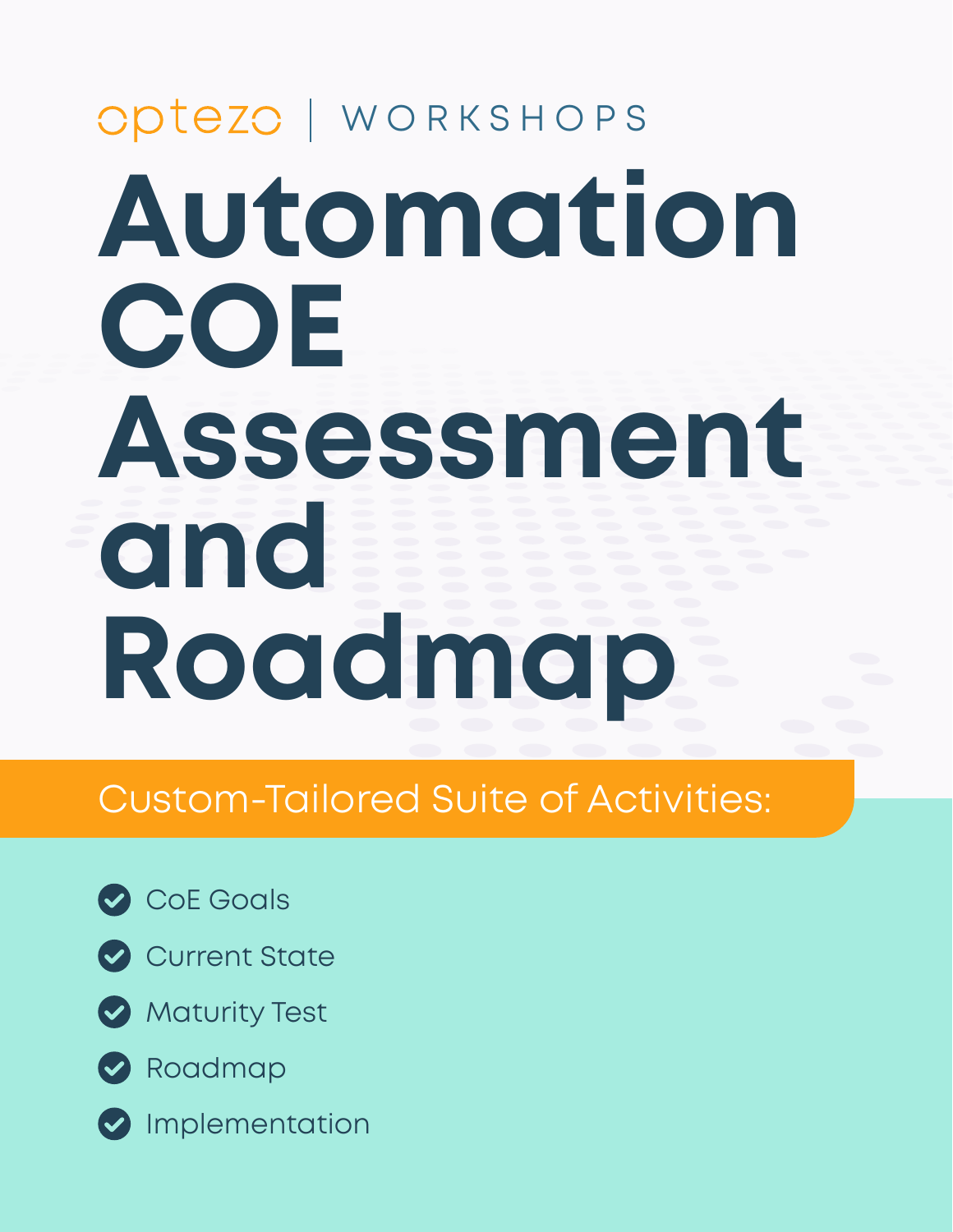**Gain Uniquely Valuable RPA Insights with Our Automation Center of Excellence Assessment & Roadmap**

If your company already has an RPA program underway, it's essential for you to understand how well it's performing, and if it's firing on all cylinders. Don't miss out on any RPA benefits or value – let Optezo perform a maturity assessment of your RPA Center of Excellence (CoE). We can evaluate your people, process, organization, and technology to develop a roadmap to rapidly improve and scale your RPA program.

## Improving Automation CoE Functions Has Never Been Easier or Delivered More Value

Take the next steps to mature your automation CoE and get ready to scale automation throughout the enterprise. Optezo's Automation CoE Assessment & Roadmap Program is a custom-tailored suite of activities:



**CoE Goals** Identifies and documents automation CoE goals



#### **Current State**

Inventories current state of automations, including readiness, assets, and technology infrastructure



#### **Maturity Test**

Performs a comprehensive, cross-category maturity assessment and provides recommendations to improve performance and value

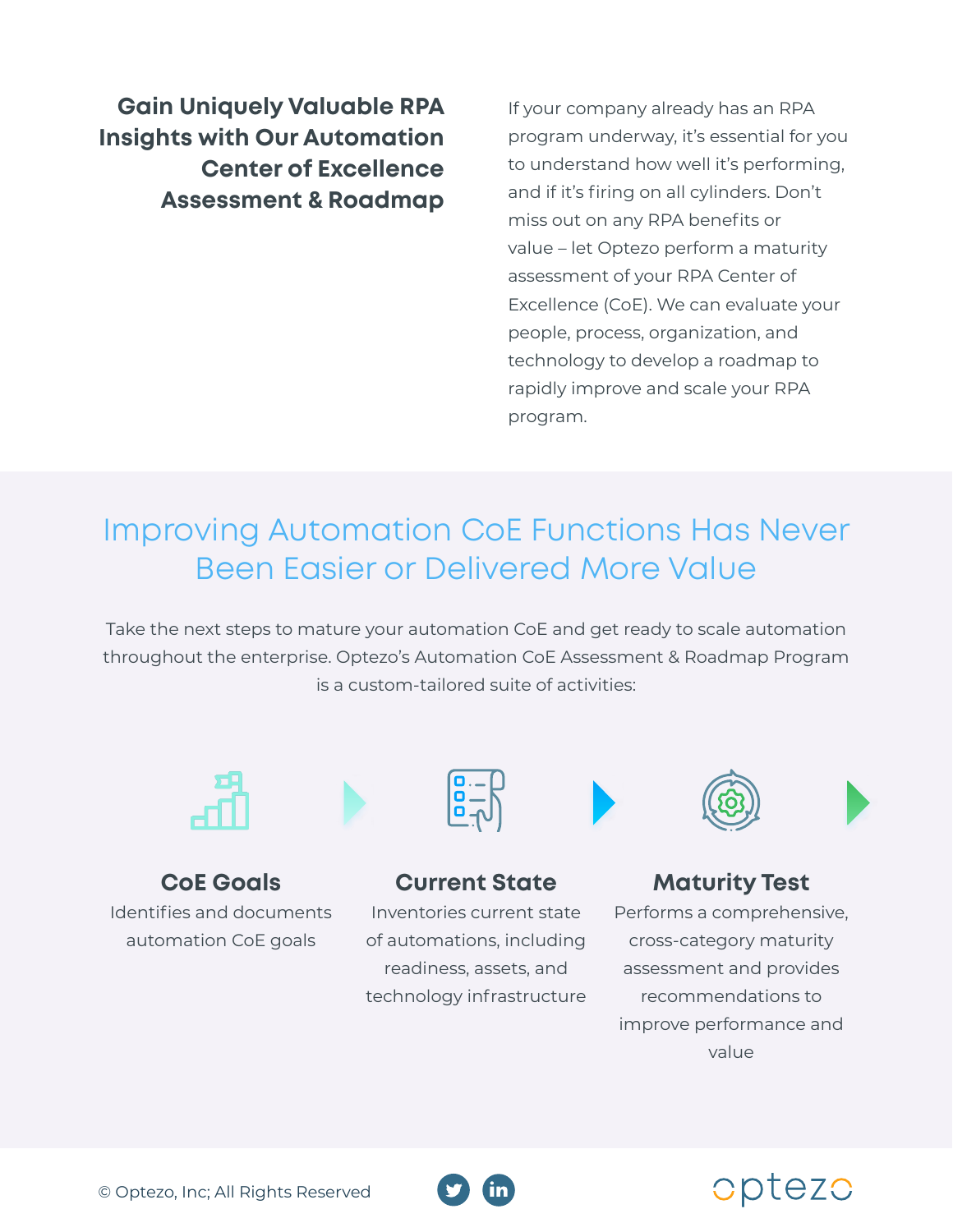







#### **Roadmap**

Builds a tactical automation program roadmap to improve your automation CoE to meet organizational goals

#### **Implementation**

Develops an implementation plan with actionable next steps

## Our Automation CoE Assessment & Roadmap Program

An ideal solution to help you maximize the benefits and value from your existing RPA program. Make better and confident RPA decisions and implement deeply actionable insights gained from an intelligently designed and custom-tailored three-step process:



## **Step 0. Background Info Gathering and Context Setting**

This step establishes an understanding of automation-related business, organizational, and technical aspects. Activities include:

Kickoff the assessment program

Interview stakeholders



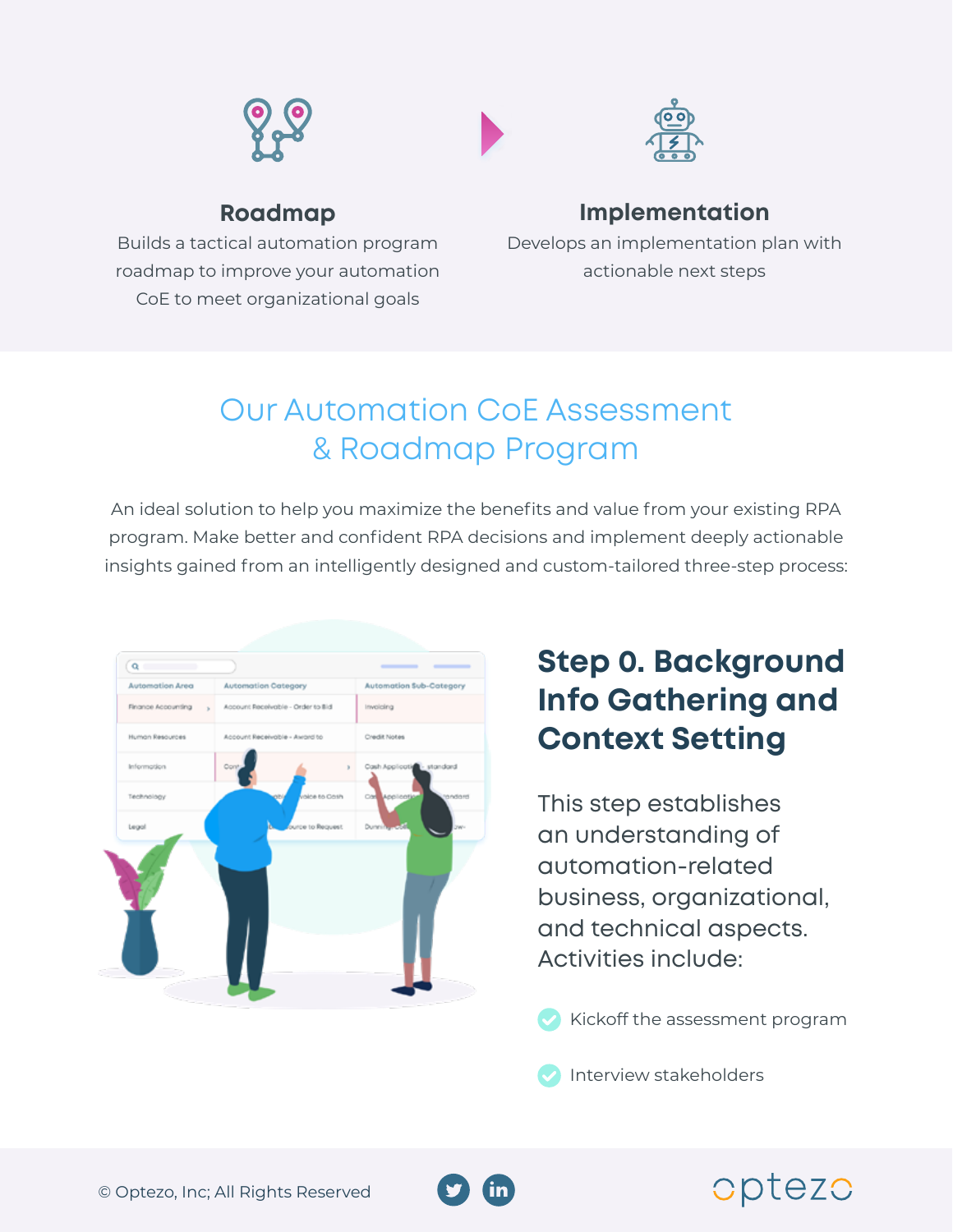- Review documentation, logs, and relevant process elements
- $\blacktriangleright$  Output a Business Context Document and Technical Landscape Document, which help define automation program understanding, goals, funding and costs, team sizes, structures, and more

### **Step 1. Current State Review**

This step establishes a baseline for the current automation program:

- Kickoff the review program
- Stakeholder interviews and documentation review



Output a Current State Assessment Report Card and Assessment Readout, which help define automation strategies, core capabilities, and operating model



## **Step 2. Define Details of Future State**

This step provides a roadmap to optimize and evolve the automation program:

optezo